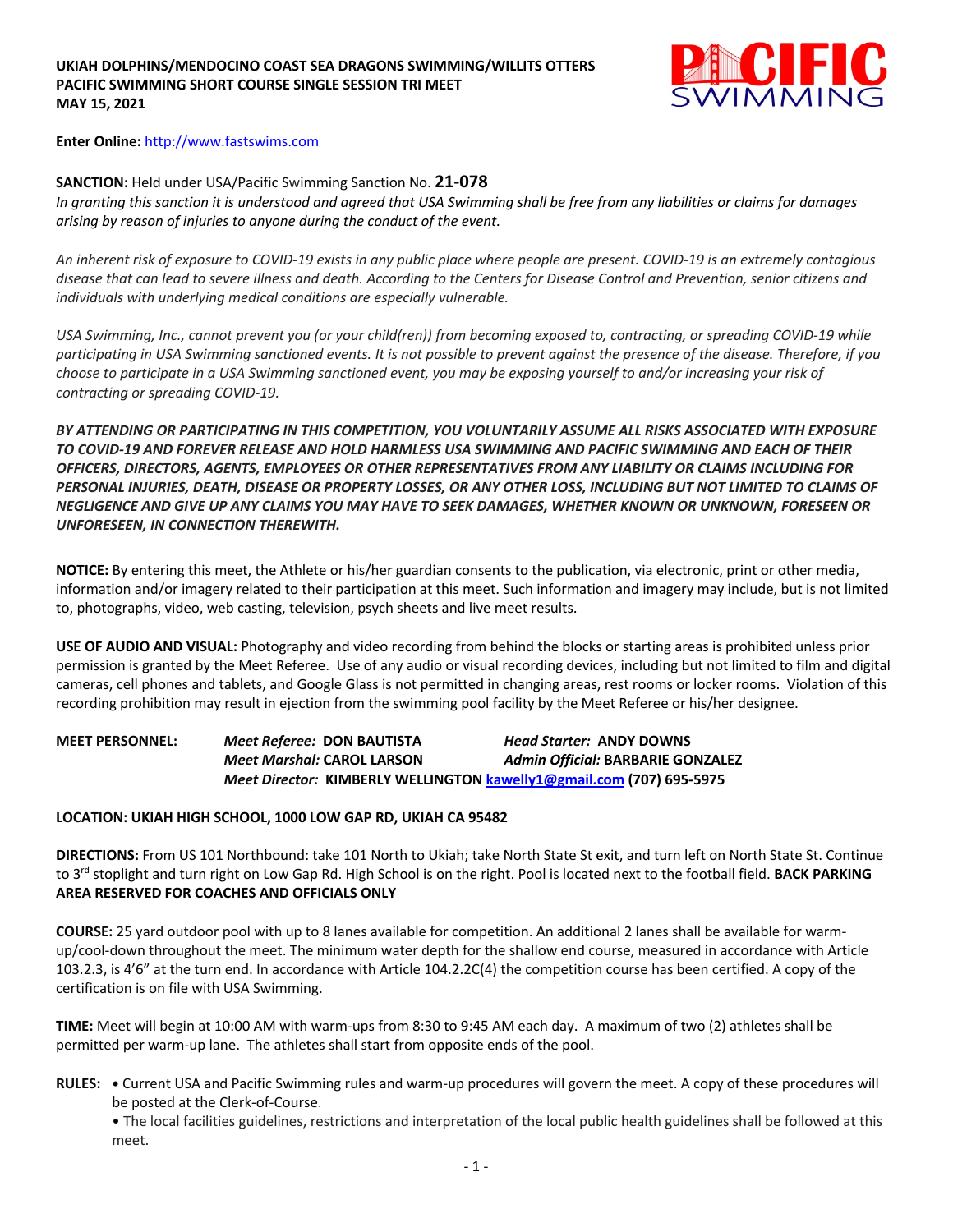• All applicable adults participating in or associated with this meet, acknowledge that they are subject to the provisions of the USA Swimming Minor Athlete Abuse Prevention Policy ("MAAPP"), and that they understand that compliance with the MAAPP policy is a condition of participation in the conduct of this competition.

- All events are timed finals.
- All events will swim fast to slow.
- Athletes may compete in **4** events per day.
- All Athletes ages 12 and under should complete competition within four (4) hours.

• Entries will be accepted until the number of splashes exceeds the estimated timeline, per the "Four-Hour Rule," based on the Athletes age and gender, or when the number of entered athletes meets capacity per local/facility restrictions. **•** If local conditions warrant it the Meet Referee, with the concurrence of the Meet Director, may require a mandatory scratch down. Immediate cash refunds will be made for any mandatory scratches.

• **All Coaches and Officials must wear their USA Swimming membership cards in a visible manner.** 

**•** All applicable Mendocino County, City of Ukiah and State of California Public Health requirements for protection against COVID-19 will apply. All persons in the facility must be masked (with the exception of athletes during warm up, warm down and actual competition). The Meet Director and Meet Referee may remove any individual who does not comply.

**ATTENTION HIGH SCHOOL ATHLETES**: If you are a high school athlete in season, you need to be Unattached from this meet. It is the athlete's responsibility to be Unattached from this meet. You can un-attach at the meet if necessary. This does not apply to athletes swimming under the rules of Nevada Interscholastic Activities Association (NIAA).

**UNACCOMPANIED ATHLETES:** Any USA Swimming Athlete-Member competing at the meet must be accompanied by a USA Swimming Member-Coach for the purposes of Athlete supervision during warm-up, competition and warm-down. If a Coach-Member of the Athlete's USA Swimming Club does not attend the meet to serve in said supervisory capacity, it is the responsibility of the Athlete or the Athlete's legal guardian to arrange for supervision by a USA Swimming Member-Coach. The Meet Director or Meet Referee may assist the Athlete in making arrangements for such supervision; however, it is recommended that such arrangements be made in advance of the meet by the Athlete's USA Swimming Club Member-Coach.

**RACING STARTS:** Athletes must be certified by a USA Swimming member-coach as being proficient in performing a racing start or must start the race in the water. It is the responsibility of the Athlete or the Athlete's legal guardian to ensure compliance with this requirement.

#### **RESTRICTIONS:**

- Smoking and the use of other tobacco products is prohibited on the pool deck, in the locker rooms, in spectator seating, on standing areas and in all areas used by Athletes, during the meet and during warm-up periods.
- Sale and use of alcoholic beverages is prohibited in all areas of the meet venue.
- No glass containers are allowed in the meet venue.
- No propane heater is permitted except for snack bar/meet operations.
- All shelters must be properly secured.
- Deck Changes are prohibited.
- Destructive devices, to include but not limited to, explosive devices and equipment, firearms (open or concealed), blades, knives, mace, stun guns and blunt objects are strictly prohibited in the swimming facility and its surrounding areas. If observed, the Meet Referee or his/her designee may ask that these devices be stored safely away from the public or removed from the facility. Noncompliance may result in the reporting to law enforcement authorities and ejection from the facility. Law enforcement officers (LEO) are exempt per applicable laws.
- Operation of a drone, or any other flying apparatus, is prohibited over the venue (pools, Athlete/Coach areas, Spectator areas and open ceiling locker rooms) any time Athletes, Coaches, Officials and/or Spectators are present.
- Spectators (2 immediate family members per athlete during the swim event only) may view competition within the boundaries of the Spectator Viewing area. Spectators will wear masks and maintain 6 ft social distancing.
- Spectators are allowed access to outside restrooms only.
- Spectators must remain in the designated spectator area outside of the north fencing pool area with masks on.
- **Locker rooms are available for restroom use only. No changing in the locker rooms will be permitted.**

#### **ELIGIBILITY:**

• Athletes must be current members of USA Swimming and enter their name and registration number on the meet entry card as they are shown on their Registration Card. If this is not done, it may be difficult to match the Athlete with the registration and times database. The meet host will check all Athlete registrations against the SWIMS database and if not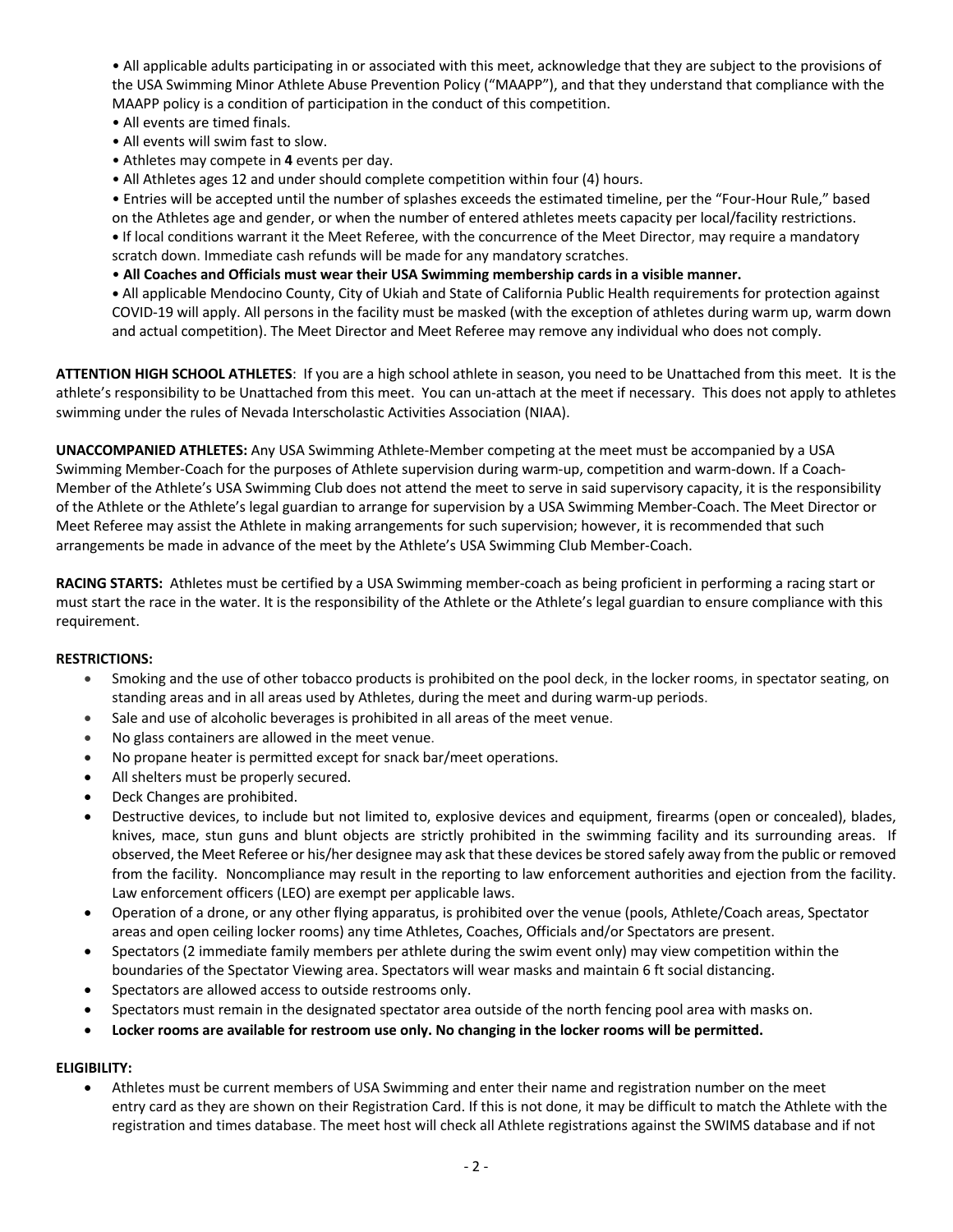found to be registered, the Meet Director shall accept the registration at the meet (a \$10 surcharge will be added to the regular registration fee). Duplicate registrations will be refunded by mail.

- Meet is open only to qualified athletes registered with UKIAH DOLPHINS, MENDOCINO COAST SEA DRAGONS, or WILLITS OTTERS. Athletes who are unattached but participating with UKIAH DOLPHINS, MENDOCINO COAST SEA DRAGONS , or WILLITS OTTERS are eligible to compete.
- Entries with **"**NO TIME" will be accepted.
- Disabled Athletes are welcome to attend this meet and should contact the Meet Director or Meet Referee regarding any special accommodations on entry times and seeding per Pacific Swimming policy.
- Athletes 19 years of age and over may compete in the meet for time only, no awards. Such Athletes must have met standards for the 17-18 age group.
- The Athlete's age will be the age of the Athlete on the first day of the meet.

**ENTRY FEES:** Flat rate of \$30.00 per athlete. Entries will be rejected if payment is not sent at time of request. No refunds will be made, except mandatory scratch downs.

**MAILED ENTRIES:** Entries must be on the attached consolidated entry form. Forms must be filled out completely and printed clearly with Athlete's best time. Entries must be postmarked by **MAY 7, 2021**. No late entries will be accepted. Requests for confirmation of receipt of entries should include a self-addressed envelope.

| Make check payable to: UKIAH DOLPHINS |                                 |                                         |                           |  |  |  |  |  |
|---------------------------------------|---------------------------------|-----------------------------------------|---------------------------|--|--|--|--|--|
|                                       | Mail entries to: UKIAH DOLPHINS | Hand-delivered entries: CUPPA JOE TO GO |                           |  |  |  |  |  |
|                                       | <b>ATTN: MAY SWIM MEET</b>      |                                         | <b>ATTN: CAROL LARSON</b> |  |  |  |  |  |
|                                       | <b>PO BOX 635</b>               |                                         | <b>1900 N. STATE ST.</b>  |  |  |  |  |  |
|                                       | <b>UKIAH. CA 95482</b>          |                                         | <b>UKIAH. CA 95482</b>    |  |  |  |  |  |

**ONLINE ENTRIES**: You may enter this meet online or by U.S. mail. To enter on-line go to **http://www.fastswims.com** to receive an immediate entry confirmation. This method requires payment by credit card. FastSwims charges a service fee, 6.5% of the total Entry Fees plus \$0.75 per transaction, regardless of number of athletes. Please note that the service fee is a separate fee from the Entry Fees. If you do not wish to pay the service fee, enter the meet using a mail entry. Entering online is a convenience, is completely voluntary, and is in no way required or expected of an athlete by Ukiah Dolphins Swim Team or Mendocino Coast Sea Dragons. Online entries will be accepted through **MAY 9, 2021**. LATE ENTRIES WILL NOT BE ACCEPTED. NO REFUNDS.

**CHECK-IN:** The meet shall be pre-seeded. Athletes shall report to the bull-pen area at their scheduled time for each event.

**SCRATCHES:** Any Athletes not reporting for or competing in an individual timed final event that they have entered shall not be penalized.

**AWARDS:** None.

**ADMISSION:** Free.

**MISCELLANEOUS:** No overnight parking is allowed. Facilities will not be provided after meet hours.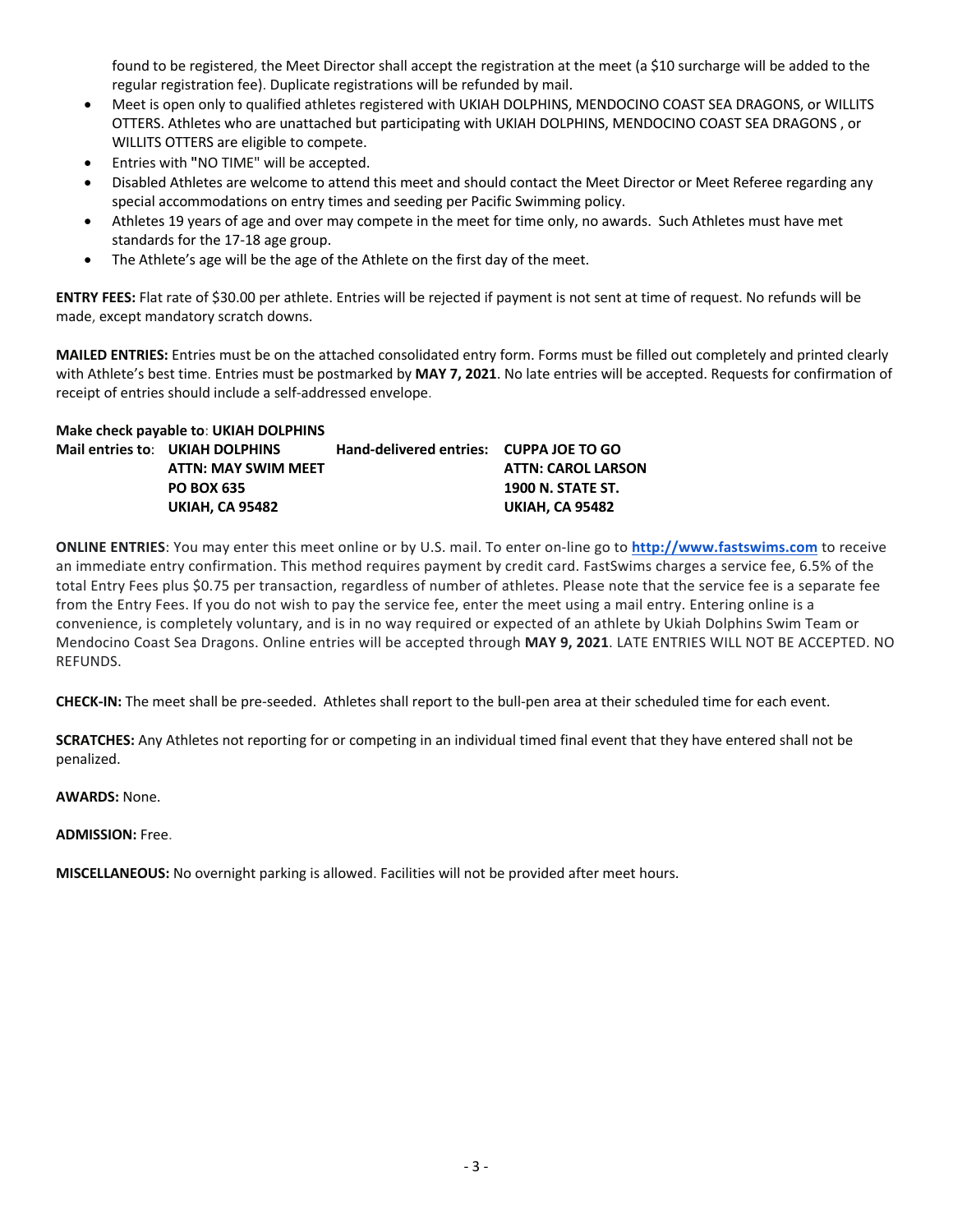### **EVENT SUMMARY**

#### **SATURDAY MAY 15, 2021**

| <b>8 &amp; UN</b> | $9 - 10$ | $11 - 12$ | 13-18  |
|-------------------|----------|-----------|--------|
| 25 FR             | 50 FR    | 50 FR     | 50 FR  |
| 25 BR             | 50 FL    | 100 FR    | 100 FR |
| 25 BK             | 100 FR   | 100 BR    | 100 BR |
| 25 FL             | 100 BR   | 100 BK    | 100 BK |
| 50 FR             | 100 BK   | 100 FL    | 100 FL |
| 50 BR             | 100 IM   | 100 IM    | 100 IM |
| 100 IM            | 200 IM   | 200 FR    | 200 FR |
|                   | 500 FR   | 200 IM    | 200 IM |
|                   |          | 500 FR    | 500 FR |

# **ORDER OF EVENTS**

| <b>EVENT#</b> | <b>EVENT</b>            |  |  |  |  |  |
|---------------|-------------------------|--|--|--|--|--|
| 1             | Mixed 9-Over 500 Free   |  |  |  |  |  |
| 2             | Mixed 9-Over 100 Back   |  |  |  |  |  |
| 3             | Mixed 8-UN 25 Back      |  |  |  |  |  |
| 4             | Mixed 9-Over 100 Free   |  |  |  |  |  |
| 5             | Mixed 8-UN 25 Free      |  |  |  |  |  |
| 6             | Mixed 11-Over 200 Free  |  |  |  |  |  |
| 7             | Mixed 8-UN 25 Breast    |  |  |  |  |  |
| 8             | Mixed 9-Over 100 Breast |  |  |  |  |  |
| 9             | Mixed 8-UN 50 Breast    |  |  |  |  |  |
| 10            | Mixed 11-Over 50 Free   |  |  |  |  |  |
| 11            | Mixed 10-UN 50 Free     |  |  |  |  |  |
| 12            | Mixed 11-Over 100 Fly   |  |  |  |  |  |
| 13            | Mixed 8-UN 25 Fly       |  |  |  |  |  |
| 14            | Mixed 9-10 50 Fly       |  |  |  |  |  |
| 15            | Mixed 9-Over 200 IM     |  |  |  |  |  |
| 16            | Mixed OPEN 100 IM       |  |  |  |  |  |

Use the following URL to find the time standards: http://www.pacswim.org/swim-meet-times/standards